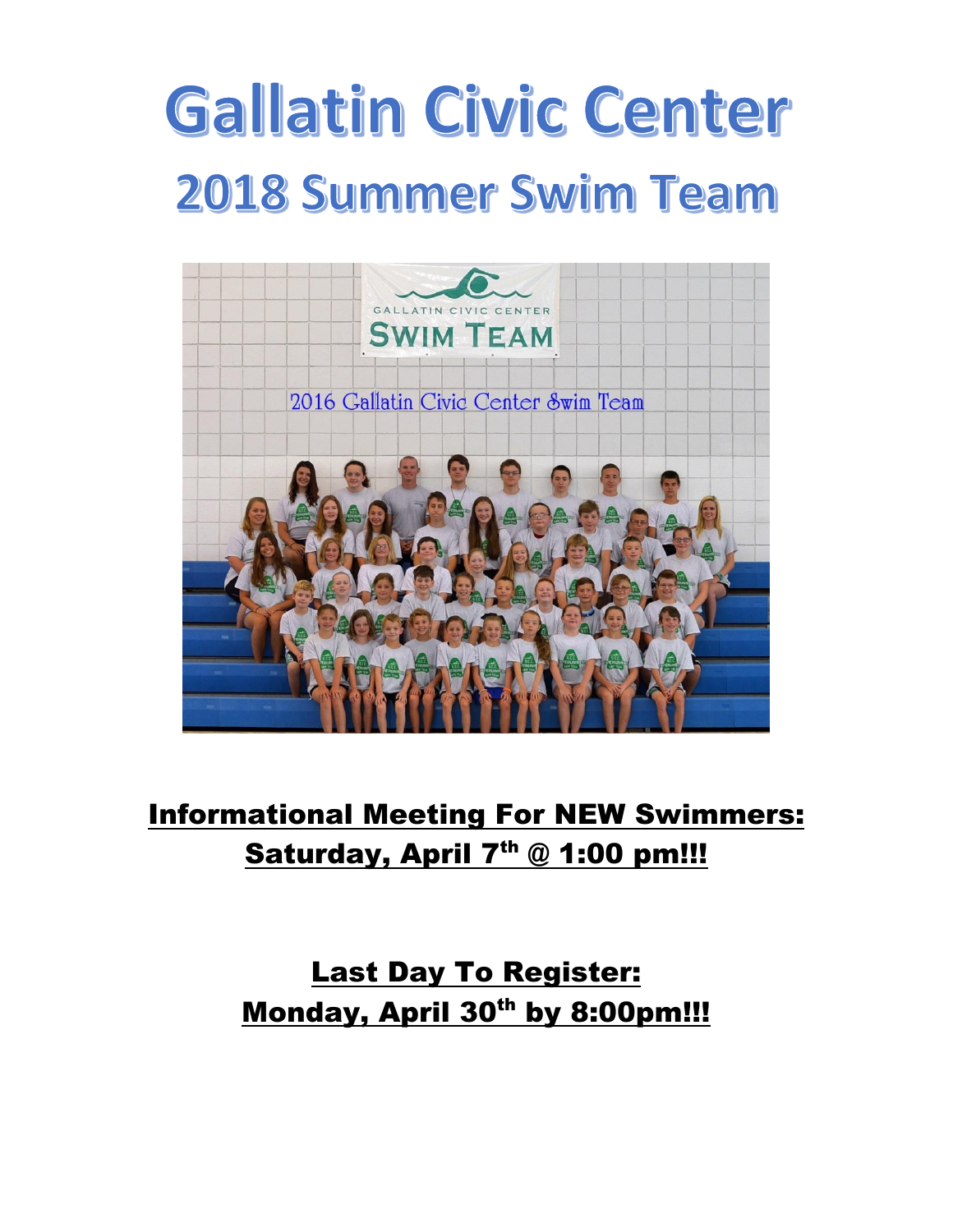Thank you for your interest in the Gallatin Civic Center Summer Swim Team! We are very excited about our upcoming season.

### **General Guidelines:**

The Gallatin Civic Center swim team is a Single A Division (small) swim team of approximately 50-60 swimmers who swims anywhere between 4-5 swim meets in a summer with the final meet being the Nashville Swim League City Meet which is held mid-July at the Centennial Sportsplex in Nashville, TN.

Practice information and meet schedule can be found below but practices are held throughout the week during the mornings with meets usually being on Tuesdays. Swimmers are responsible for their own transportation to and from practices and meets. Swimmers under the age of 15 are **REQUIRED** to be accompanied by an adult (parent/guardian/other swim team parent/adult) during swim meets, whether home or away.

### **Practices:**

Trial practices are nights in which you and your child(ren) are able to come and see what the summer swim team is all about and understand the expectations and minimum requirements to be on the GCC swim team. Trial nights also allow swimmers and parents to meet the coaches, ask questions, and swim some laps in the pool. This is also a great time to complete your registration and turn it in (registration & payment turned into main entrance circulation desk)!

| <b>Night Trial Practices</b>                           |                  |  |  |  |
|--------------------------------------------------------|------------------|--|--|--|
| April 18 <sup>th</sup>                                 | $7:00 - 7:45$ pm |  |  |  |
| April 19th<br>$7:00 - 7:45$ pm                         |                  |  |  |  |
| April 25 <sup>th</sup><br>$7:00 - 7:45$ pm             |                  |  |  |  |
| April 26th<br>$7:00 - 7:45$ pm                         |                  |  |  |  |
| April 30 <sup>th</sup> is the Registration Deadline!!! |                  |  |  |  |

\*\* Swim suit fittings will be held on these trial dates as well for ALL SWIMMERS registering!!! **\*\* It is MANDATORY that all swimmers get fitted for a suit before your registration is complete!!!**

| Regular Season Practice Schedule (May 29 <sup>th</sup> – July 12 <sup>th</sup> ) |                       |  |  |  |
|----------------------------------------------------------------------------------|-----------------------|--|--|--|
| 6 & Under                                                                        | $8:00$ am – $8:30$ am |  |  |  |
| 7 & 8 Year Olds                                                                  | $8:00 - 9:00$ am      |  |  |  |
| 9 & 10 Year Olds                                                                 | $8:00 - 9:00$ am      |  |  |  |
| 11 & 12 Year Olds                                                                | $9:00 - 10:00$ am     |  |  |  |
| 13 & 14 Year Olds                                                                | $9:00 - 10:00$ am     |  |  |  |
| 15 & Older                                                                       | $9:00 - 10:00$ am     |  |  |  |

\*NOTE: A monthly/summer calendar will be located in the pool & emailed for any practice changes!\*

\*\* Please note these times are tentative to change for certain individual swimmers based on ability and experience. Some swimmers may have the opportunity to swim with older age groups if they need a more challenging workout… this will be determined by the head coach. This is to ensure not only those swimmers get the workout needed, but allows for other nonexperience swimmers to get the workout and coaching they need as well. If you would like your child to stay longer or have any questions, please talk with the head coach BEFORE practice begins. We are here to encourage fun in practice but also improve strokes and making your child a better swimmer.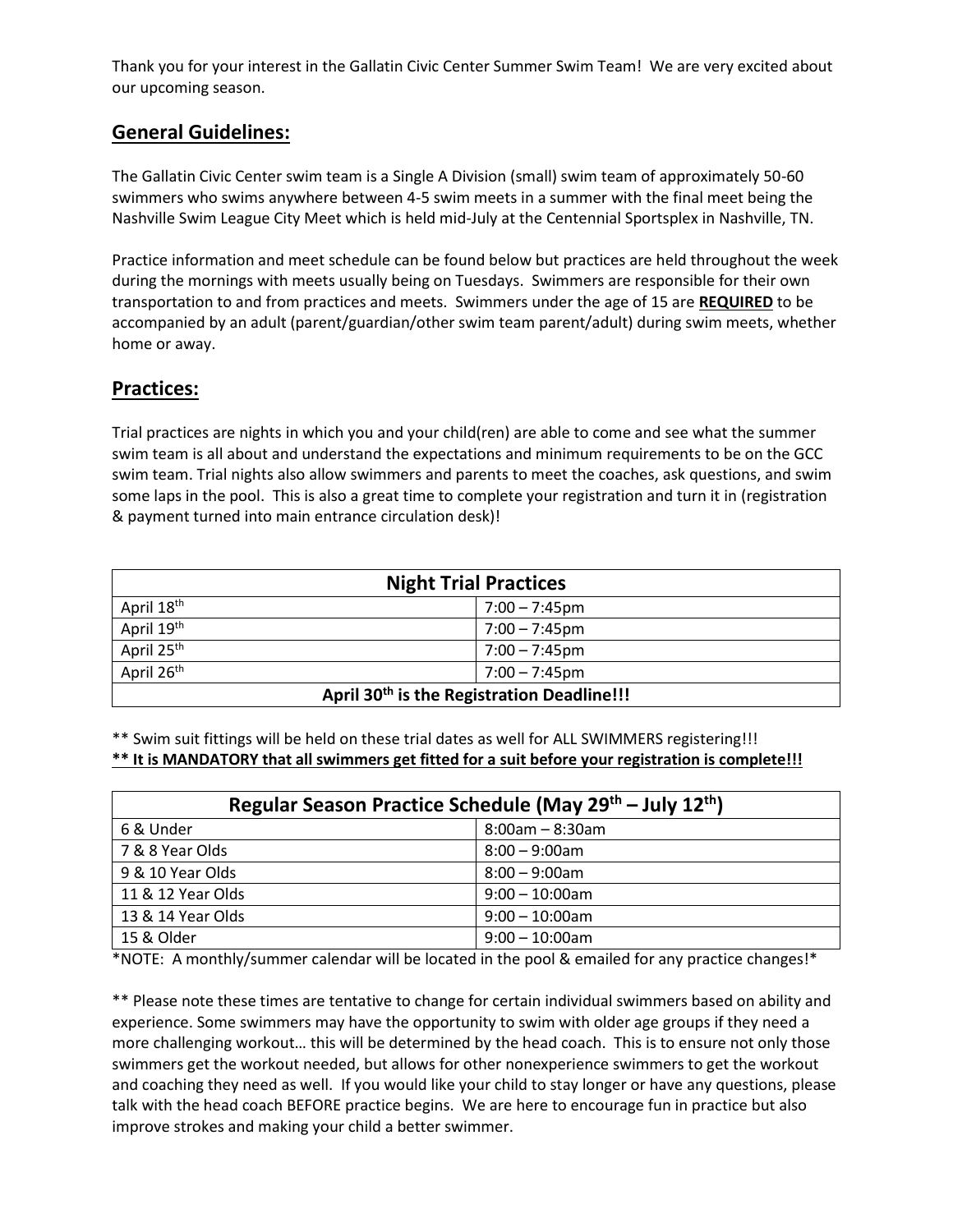### **Meet Schedule:**

Meets are usually in the mornings. Exact start times will be determined at a later date as weather is a major determining factor. Here is the schedule for this summer:

| <b>2018 Summer Schedule</b> |                                    |  |  |  |
|-----------------------------|------------------------------------|--|--|--|
| June 1st                    | Sumner County Open @ Cages Bend ** |  |  |  |
| June 5 <sup>th</sup>        | @ Traceside vs GCC                 |  |  |  |
| June 12 <sup>th</sup>       | <b>BYE WEEK</b>                    |  |  |  |
| June 19 <sup>th</sup>       | @ GCC vs JCC                       |  |  |  |
| June 26 <sup>th</sup>       | @ GCC vs Metro                     |  |  |  |
| July 3rd                    | <b>BYE WEEK</b>                    |  |  |  |
| July 10th                   | @ GCC vs OHCC                      |  |  |  |
| July 13th & 14th            | NSL City Meet **                   |  |  |  |
| July 17th                   | Team Banquet @ GCC Outdoor Pool    |  |  |  |

\*\* This schedule is subject to change & Sumner Co Invite & City Meet requires an additional fee. \*\*

If your child(ren) will NOT be attending a meet, please let us know AS SOON AS POSSIBLE!!!

Please know that by signing your child up to swim, you will be **required** to volunteer at swim meets. We simply cannot run a meet without volunteers… for BOTH home and away meets. Positions needed are:

- Timers
- Stroke & Turn Judges REQUIRE TRAINING THAT CAN BE COMPLETED ONLINE
- Clerk of Course Helpers
- Runners (take younger age groups from clerk or course to their designated lane)
- **Starters & Referees REQUIRE TRAINING THAT CAN BE COMPLETED ONLINE**

You will be **REQUIRED** to sign up and help at meets. NONE of these jobs are difficult and you do not have to have special knowledge of swimming to do any of the jobs. We will post signup sheets and give you plenty of time to work out your schedules. I encourage you to sign up early. Slots that are left open will be filled in so everyone does their part in helping out. We will **NOT** start the meets until all positions are filled so PLEASE sign up in ADVANCE and do your part in helping out our team.

### **Fees:**

This year's fees will include:

- NSL Registration
- Swim Suit
- T-shirt
- Swim Cap
- Awards
- Unlimited use of the **INDOOR** pool during the swimming season for registered swimmer ONLY

\*\* City Meet fees and any other fees for meets will need to be paid separately, preferably in cash for due to short amount of time to turn in registration fees. \*\*

**\$160 for 1 swimmer \$275 for 2 swimmers \$375 for 3+ swimmers**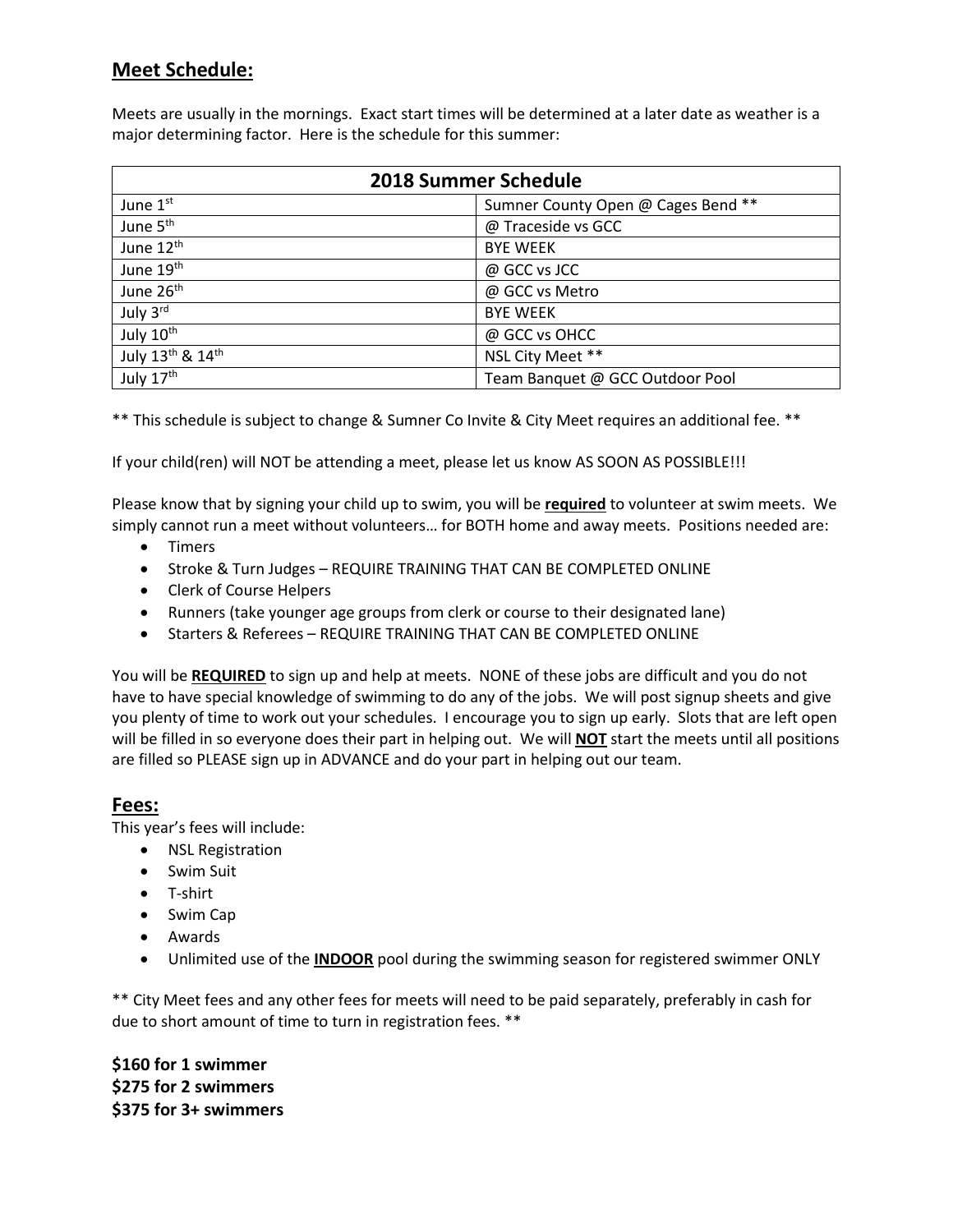### **Communication:**

Our main form of TWO WAY communication is email. The email for the Gallatin Civic Center Swim Team is: [gallatinswimteam@gmail.com](mailto:gallatinswimteam@gmail.com)

We will also send out announcements and any ONE WAY information using Remind.com Please see the information below to sign up for the Remind swim team announcements.

### **Returning GCC Swim Team Members, you DO NOT have to sign up again if you got messages last year!**

| Pick a way to receive messages for GCC Swim Team:                                                                                                             |                                      |
|---------------------------------------------------------------------------------------------------------------------------------------------------------------|--------------------------------------|
| If you have a smartphone, get push                                                                                                                            |                                      |
| notifications.                                                                                                                                                |                                      |
| On your iPhone or Android phone,                                                                                                                              |                                      |
| open your web browser and go to<br>the following link:                                                                                                        | rmd.at/gccswim18                     |
|                                                                                                                                                               | Join GCC Swim Team                   |
| rmd.at/gccswim18                                                                                                                                              | <b>Full Name</b>                     |
| Follow the instructions to sign up                                                                                                                            | <b>First and Last Name</b>           |
| for Remind. You'll be prompted to<br>download the mobile app.                                                                                                 | <b>Phone Number or Email Address</b> |
|                                                                                                                                                               | (555) 555-5555                       |
| If you don't have a smartphone,<br>get text notifications.<br>Text the message @gccswim18 to the<br>number 81010.<br>If you're having trouble with 81010, try | To<br>81010<br>Message               |
| texting @gccswim18 to (615) 541-1883.                                                                                                                         |                                      |

Get information for GCC Swim Team right on your phone-not on handouts.

Don't have a mobile phone? Go to **md.at/gccswim18** on a desktop computer to sign up for email notifications.

### **Team Website:**

### <https://gccswimteam.weebly.com/>

Website contains general information of the GCC swim team, facility, coaching staff, meet schedule and meet information, as well as meet results and pictures.

We are happy you have chosen to swim with us this year!

Ericka Heppeard [gallatinswimteam@gmail.com](mailto:gallatinswimteam@gmail.com)

Please email me if you have any questions. I will check email daily and try my best to reply within 24 hours!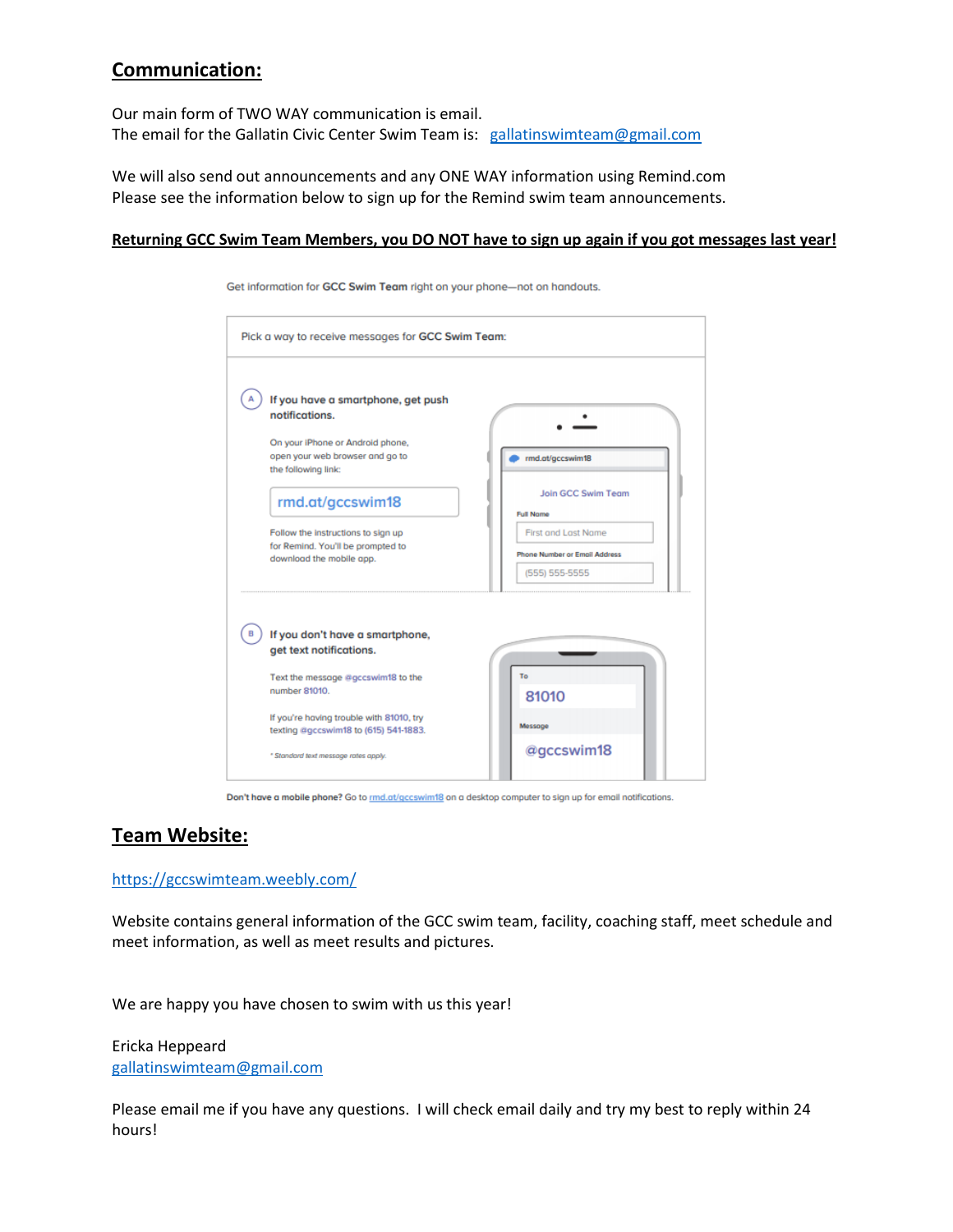|                                                                                                      | <u>Gallatin Civic Center Swim Team Registration</u> |                                                                                                                                                                                                                                                                                                                                                                                                                                                                                                                                                                                                                                                                      | For GCC use ONLY! |
|------------------------------------------------------------------------------------------------------|-----------------------------------------------------|----------------------------------------------------------------------------------------------------------------------------------------------------------------------------------------------------------------------------------------------------------------------------------------------------------------------------------------------------------------------------------------------------------------------------------------------------------------------------------------------------------------------------------------------------------------------------------------------------------------------------------------------------------------------|-------------------|
| Last Name:                                                                                           | Eirst Name:                                         | Middle:                                                                                                                                                                                                                                                                                                                                                                                                                                                                                                                                                                                                                                                              | Date Paid:        |
| Preferred Name:                                                                                      |                                                     | Buttoday (mm/dd/yx):<br>Age:<br>M/F                                                                                                                                                                                                                                                                                                                                                                                                                                                                                                                                                                                                                                  | g                 |
| Athlete Cell Number:                                                                                 |                                                     | Swimmer T-Shirt Size:<br>చే<br>⋚<br>≓<br>R<br>≹<br>P<br>X⊭                                                                                                                                                                                                                                                                                                                                                                                                                                                                                                                                                                                                           | duck#             |
| <b>Primary Contact</b>                                                                               |                                                     |                                                                                                                                                                                                                                                                                                                                                                                                                                                                                                                                                                                                                                                                      | # of swimmer(s)   |
| Last Name:                                                                                           | Eirst Name:                                         | Relationship To Swimmer:                                                                                                                                                                                                                                                                                                                                                                                                                                                                                                                                                                                                                                             |                   |
| Mailing Address:                                                                                     |                                                     | Ę<br>State:                                                                                                                                                                                                                                                                                                                                                                                                                                                                                                                                                                                                                                                          | Zip Code:         |
| Home Phone:                                                                                          | Cell Phone:                                         | Email:                                                                                                                                                                                                                                                                                                                                                                                                                                                                                                                                                                                                                                                               |                   |
| Insurance Name:<br><u>Insurance Information</u>                                                      |                                                     | Policy / Group Number<br>й                                                                                                                                                                                                                                                                                                                                                                                                                                                                                                                                                                                                                                           |                   |
| Allergies:                                                                                           |                                                     | Medications/Condition:                                                                                                                                                                                                                                                                                                                                                                                                                                                                                                                                                                                                                                               |                   |
| Emergency Contact (different than primary contact):                                                  |                                                     |                                                                                                                                                                                                                                                                                                                                                                                                                                                                                                                                                                                                                                                                      |                   |
| Name:                                                                                                | Relationship:                                       | Phone:<br>Email:                                                                                                                                                                                                                                                                                                                                                                                                                                                                                                                                                                                                                                                     |                   |
|                                                                                                      |                                                     | What is the best way to contact or locate parent/guardians in case of emergency at practice or at swim meet?                                                                                                                                                                                                                                                                                                                                                                                                                                                                                                                                                         |                   |
| Center is not responsible for any lost or stolen items.                                              |                                                     | injuries of any kind whatsoever to the participant and/or their property arising from participation for which the participant is registering. The Gallatin Civic<br>also agree to release the Gallatin Civic Center, and its officiates, instructors and employees from any and all liability claims, actions, judgements, damages or<br>for my child during practice, away meets, home meets, or any other times that my child is at a Gallatin Civic Center function and not directly under my care.<br>I give my permission to the coaches and/or other designated chaperones of the Gallatin Civic Center to obtain emergency and/or necessary medical treatment |                   |
| No child participating in the Gallatin Civic Center Swim Team will be allow to stay at any away swim |                                                     | meet without the care and watch of a parent or adult.                                                                                                                                                                                                                                                                                                                                                                                                                                                                                                                                                                                                                |                   |
| agreement.                                                                                           |                                                     | I have read the GCC swim team packet for Summer, 2018, filled out and signed the TN State Concussion Law forms, and I unberstand the terms of this                                                                                                                                                                                                                                                                                                                                                                                                                                                                                                                   |                   |
|                                                                                                      |                                                     |                                                                                                                                                                                                                                                                                                                                                                                                                                                                                                                                                                                                                                                                      |                   |

Parent/Guardian Signature:

Printed Name:

Jate.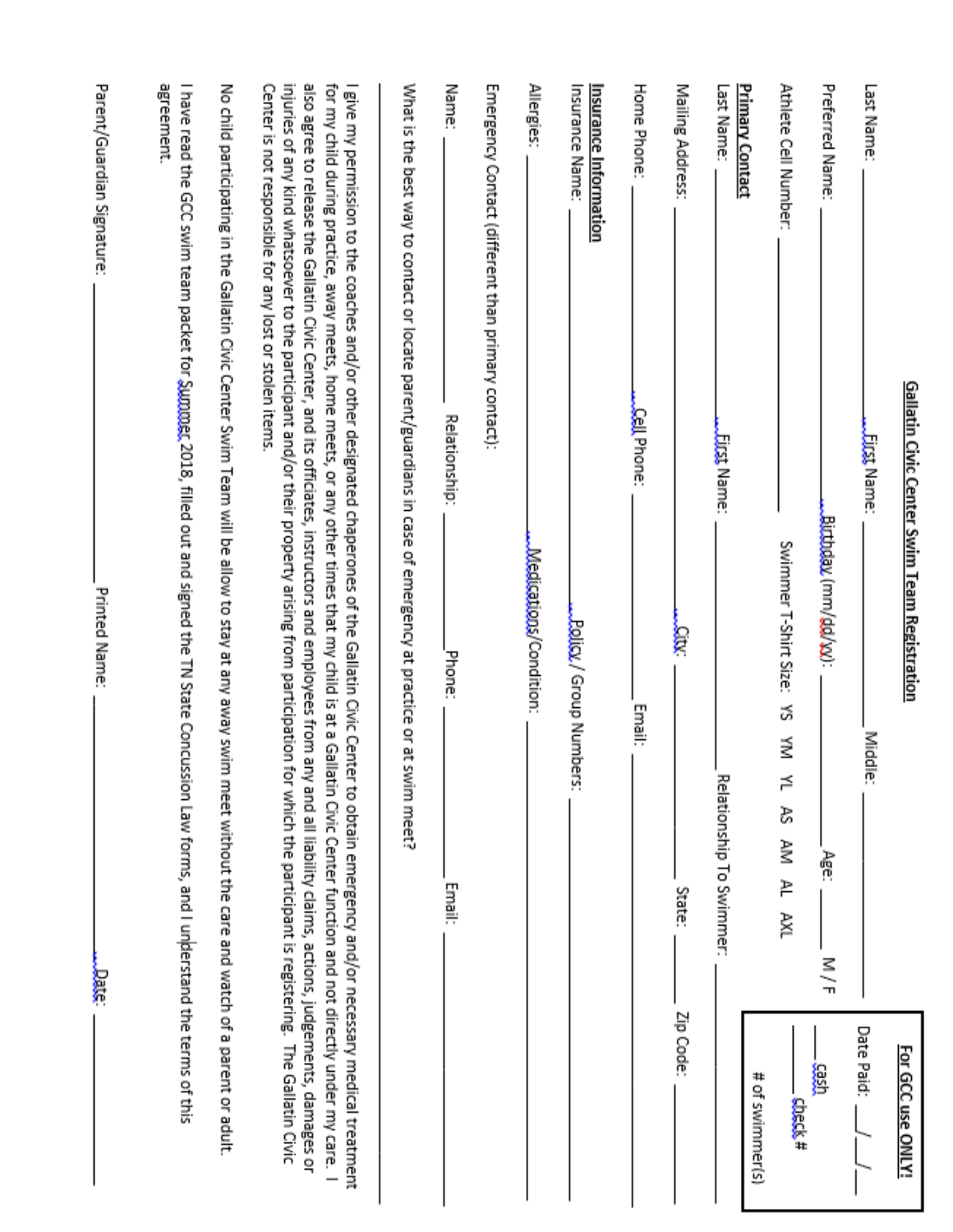# **CONCUSSION**

# FOR STUDENT-ATHLETES & PARENTS/LEGAL GUARDIANS (Adapted from CDC "Heads Up Concussion in Youth Sports") **INFORMATION AND SIGNATURE FORM**

# Sign and return the signature page Read and keep this page.

be a mild bump or blow to the head can be serious A concussion is caused by a bump, blow or jolt to the head or body that causes the head and A concussion is a type of traumatic brain injury that changes the way the brain normally works brain to move rapidly back and forth. Even a "ding," "getting your bell rung" or what seems to

# Did You Know?

- Most concussions occur without loss of consciousness.
- Athletes who have, at any point in their lives, had a concussion have an increased risk for another concussion
- adults. Young children and teens are more likely to get a concussion and take longer to recover than

# WHAT ARE THE SIGNS AND SYMPTOMS OF CONCUSSION

noticed until days or weeks after the injury. Signs and symptoms of concussion can show up right after the injury or may not appear or be

provider<sup>®</sup> says s/he is symptom-free and it's OK to return to play. to the head or body, she should be kept out of play the day of the injury and until a health care If an athlete reports one or more symptoms of concussion listed below after a bump, blow or jolt

| $\mathbb{C}$ am't recall events orhor hit of fall | Ē<br>events prior to hit of fall | ë                               | OSES CONSCIOUSEMESS<br>Teng poet) | <b>D STRUCKER</b><br><b>TWOLE SUDGERING</b> |   | e, score, or opponent             | <b>TIME DIRECTION</b>              | <b>CONTINUES AND ALL AND A</b><br>Ě<br><b>DOUIS 001.10</b> | Appears dazed or stumed        | <b>DO ASTOR</b><br><b>ERNARDIS</b> |
|---------------------------------------------------|----------------------------------|---------------------------------|-----------------------------------|---------------------------------------------|---|-----------------------------------|------------------------------------|------------------------------------------------------------|--------------------------------|------------------------------------|
| "feeling night" or "feeling down                  | <b>DOLESTICITION</b>             | <b>Note of Them</b><br>problems | <b>Labor Do Azzor</b>             | <b>N 10 TROLES</b>                          | ģ | <b>Te or pu</b><br><b>LONSTON</b> | Balance problems<br>s or dizziness | <b>Aansea or voumming</b>                                  | Headache or "pressure" in head | <b>WEBSTERN WARRANTS</b>           |

physician neuropaychologist with concussion training, or physician assistant with concussion training who is a<br>member of a health care team supervised by a Tennessee Mcensed medical doctor or osteopathic Fleath care provider" means a Tennessee licensed medical doctor, osteopathic physician, clinical

# **CONCUSSION DANGER SIGNS**

signs: she exhibits any of the following danger bump, blow or jolt to the head or body if the skull. An athlete should receive concussion and crowd the brain against may form on the brain in a person with a In rare cases, a dangerous blood clot immediate medical attention if after a

- One pupil larger than the other
- Is drowsy or cannot be awakened
- A headache that not only does not diminish, but gets worse
- Weakness, numbness or decreased coordination
- Repeated vomiting or nausea
- Slurred speech
- Convulsions or seizures
- Becomes increasingly confused. Cannot recognize people or places
- Has unusual behavior restless or agitated
- Loses consciousness (even a brief loss of consciousness should be Nenonas uever

# WHY SHOULD AN ATHLETE REPORT THEIR SYMPTOMS?

athletes can result in brain swelling or rare cases, repeat concussions in young increase the time it takes to recover. In concussion. Repeat concussions can much more likely to have another athlete's brain is still healing, she is brain needs time to heal. While an If an athlete has a concussion, his/her can even be fatal permanent damage to their brain. They

# Remember

recover quickly and fully, some will While most athletes with a concussion Concussions affect people differently. popger. concussion can last for months or even weeks. A more serious have symptoms that last for days, or

# **CONCUSSION?** THINK YOUR ATHLETE HAS A MHAT SHOULD YOU DO IF YOU

it's OK to return to play. provider" says s/he is symptom-free and day of the injury and until a health care yourself. Keep die athlete out of play the try to judge the severity of the injury play and seek medical attention. Do not concussion, remove the athlete from If you suspect that an athlete has a

monitored by a health care protessional should be carefully managed and and school is a gradual process that After a concussion, returning to sports symptoms to reappear or get worse games, may cause concussion on the computer or playing video concentration such as studying, working activities that involve a lot of from a concussion. Exercising or Rest is key to helping an athlete recover

training who is a member of a health care team training, or physician assistant with concussion clinical neuropsychologist with concussion licensed medical doctor, osteopathic physician doctor or osteopathic physician supervised by a Tennessee licensed medical "Health care provider" means a Tennessee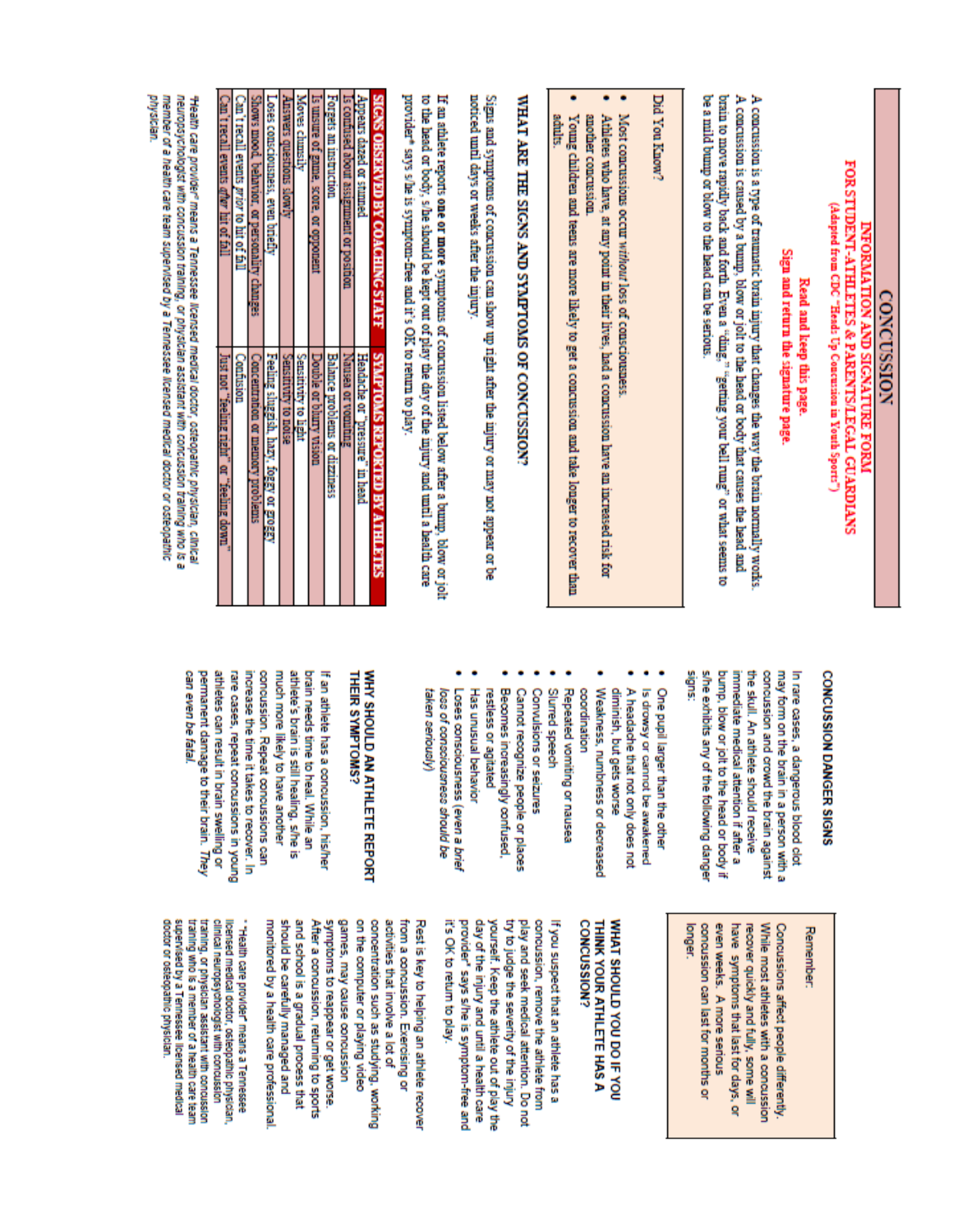### Student-athlete & Parent/Legal Guardian Concussion Statement

Must be signed and returned to school or community youth athletic activity prior to participation in practice or play.

**Student-Athlete Name:** 

Parent/Legal Guardian Name(s):

|                 | After reading the information sheet, I am aware of the following information: |              |
|-----------------|-------------------------------------------------------------------------------|--------------|
| Student-        |                                                                               | Parent/Legal |
| <b>Athlete</b>  |                                                                               | Guardian     |
| <b>initials</b> |                                                                               | inifials.    |
|                 |                                                                               |              |
|                 | A concussion is a brain injury, which should be reported to my                |              |
|                 | parents, my coach(es) or a medical professional if one is available.          |              |
|                 | A concussion cannot be "seen." Some symptoms might be present                 |              |
|                 | right away. Other symptoms can show up hours or days after an                 |              |
|                 | iniurv.                                                                       |              |
|                 | I will tell my parents, my coach and/or a medical professional about          | <b>NIA</b>   |
|                 | my injuries and illnesses.                                                    |              |
|                 | I will not return to play in a game or practice if a hit to my head or        | <b>N/A</b>   |
|                 | body causes any concussion-related symptoms.                                  |              |
|                 | I will/my child will need written permission from a health care               |              |
|                 | provider" to return to play or practice after a concussion.                   |              |
|                 | Most concussions take days or weeks to get better. A more serious             |              |
|                 | concussion can last for months or longer.                                     |              |
|                 | After a bump, blow or jolt to the head or body, an athlete should             |              |
|                 | receive immediate medical attention if there are any danger signs             |              |
|                 | such as loss of consciousness, repeated vomiting or a headache                |              |
|                 | that gets worse.                                                              |              |
|                 | After a concussion, the brain needs time to heal. I understand that I         |              |
|                 | am/my child is much more likely to have another concussion or                 |              |
|                 | more serious brain injury if return to play or practice occurs before         |              |
|                 | the concussion symptoms go away.                                              |              |
|                 | Sometimes repeat concussion can cause serious and long-lasting                |              |
|                 | problems and even death.                                                      |              |
|                 | I have read the concussion symptoms on the Concussion                         |              |
|                 | <b>Information Sheet.</b>                                                     |              |

"Health care provider" means a Tennessee licensed medical doctor, osteopathic physician, clinical neuropsychologist with concussion training, or physician assistant with concussion training who is a member of a health care team. supervised by a Tennessee licensed medical doctor or osteopathic physician.

Signature of Student-Athlete

**Date** 

Signature of Parent/Legal guardian

**Date**